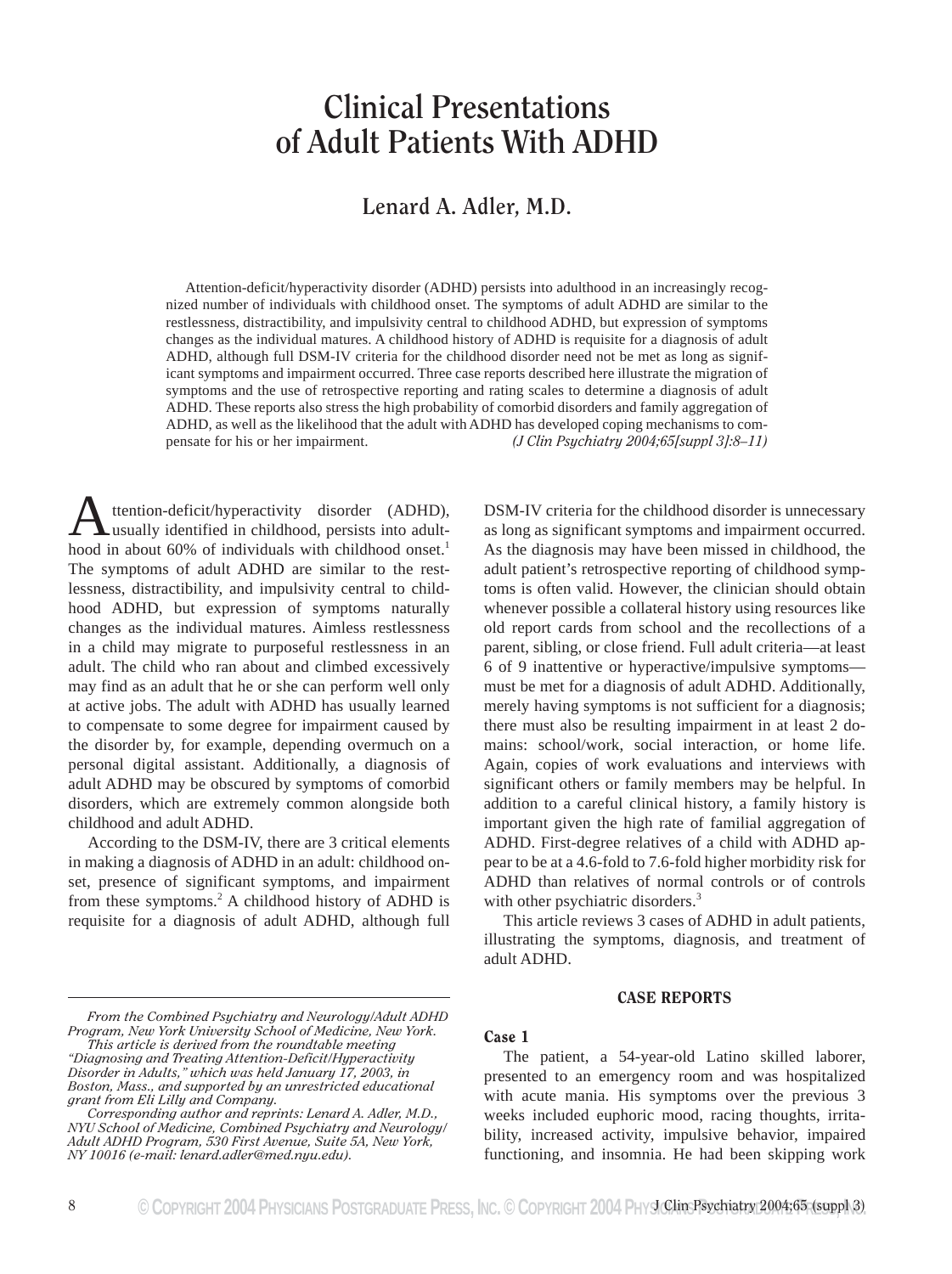at his nonsedentary job and going on shopping sprees, purchasing several pairs of expensive boots and numerous gold chains, among other things. He had no psychotic symptoms. Prior to onset of manic symptoms, the patient had consumed 4 bottles of over-the-counter cold medicine containing sympathomimetics and narcotic analogs to treat a common cold. He indicated that taking one bottle of medication "did not work," so he continued to take more until his supply was exhausted. This failure to dose appropriately highlighted impulsivity in the patient as well as the possibility of comorbid substance abuse.

Though it can be challenging to elicit a full history from a patient experiencing mania, a careful clinical history is always crucial to proper diagnosis. It was learned that the patient indeed had a history of cocaine and heroin abuse but had not abused drugs for the past 10 years. He had no prior manic episodes but reported 2 untreated episodes of depression between 1993 and 2000, each of 8 months' duration. He had no prior psychiatric hospitalizations.

Retrospective reporting of ADHD symptoms by the patient using the Kiddie Schedule for Affective Disorders and Schizophrenia  $(KSADS)^4$  indicated that he had been an easily distractible child who "couldn't sit still" and "never finished a plan." He had trouble paying attention in school and completing his homework, especially math and reading. These troubles resulted in poor academic performance and feelings of inferiority. He was frequently admonished for talking out of turn in the classroom, and at home his parents complained that he did not listen and failed to do his chores around the house. As an adolescent, the patient began using marijuana, nicotine, and alcohol and started fighting at school. In one incident, he responded to a teacher's verbal reprimand by physically striking the teacher. (The condition most commonly comorbid with childhood and adolescent ADHD is oppositional defiant disorder.<sup>5</sup>) The patient dropped out of high school to join the armed forces. The military offered an external set of rules, and he performed well within this institutional setting, attaining the rank of corporal and receiving an honorable discharge and a Good Conduct Medal.

Many problems from the patient's youth plagued him into adulthood. As an adult, he continued to have difficulties with 1) organization and planning, 2) completing uninteresting tasks in a timely fashion, and 3) impulsive behavior—symptoms not limited to the single manic episode with which he now presented. Thus, provisional diagnoses were mania (either substance induced or in the context of bipolar I disorder) and adult ADHD. The patient's mania was treated first and treatment of ADHD deferred until the patient's mood was more stable. The patient was treated with the mood-stabilizing anticonvulsant topiramate, the atypical antipsychotic olanzapine, and the benzodiazepine clonazepam, with dose titrated to 150 mg daily, 15 mg daily, and 1 mg b.i.d., respectively. This treatment course resulted in resolution of the patient's manic symptoms: his euphoria dissipated, his psychomotor agitation ceased, and his pressured speech and racing thoughts subsided. However, the patient remained intrusive and demanding, repeatedly interrupting hospital community meetings and bullying the staff for cigarettes. He had difficulty adhering to the routine and rules of the ward, paced the hall, moved about during seated activities, and intermittently refused to take his medication. Eventually, he was discovered smoking cigarettes inside the hospital and, due to this clear violation of rules, was administratively discharged with a referral for outpatient follow-up and a recommendation for ongoing treatment of his mood disorder and initiation of treatment of ADHD.

This presentation illustrates that diagnostically significant symptoms of ADHD can be recognized even in a patient with an acute mood disorder. It is noteworthy that the mood disorder, as the most acutely impairing condition, was treated first, but that the behavior leading to the patient's premature discharge from the hospital occurred after the symptoms of mania had resolved and may have resulted from ADHD and associated non–mood disorder comorbidities. The patient's clinical history suggested the comorbidities of substance abuse and disruptive behavior disorder.

## Case 2

The second patient, a 29-year-old African-American actress, waitress, and student, requested evaluation of ongoing problems with inattention, restlessness, disorganization, planning, and task completion. Prior to this presentation, she had voiced similar complaints to primary care and psychiatric providers. Her decision to again seek a professional opinion was inspired by the fact that her sister and her nephew had recently been diagnosed with ADHD and successfully treated with psychostimulants. At 7 years of age, the patient had herself been diagnosed with ADHD—and had also shown symptoms of a disruptive behavior disorder—but had not been treated per parental preference. As an adult, she had been diagnosed with dysthymia alone and had received unsuccessful and adequate trials of the selective serotonin reuptake inhibitors fluoxetine and sertraline.

The patient's retrospective reporting of symptoms on the ADHD module of the KSADS showed significant symptoms in all domains as well as impairment at school, at home, and among peers beginning at age 6. As a child, the patient was inattentive; her mother and her teachers often noted that she did not listen when spoken to. She showed impulsivity, as when she accidentally set the family house on fire trying to burn a tick off her pet dog. She ran about and climbed excessively, once fracturing her leg in a leap from furniture. The patient's childhood fidgeting and hyperactivity made it difficult for her to sit still long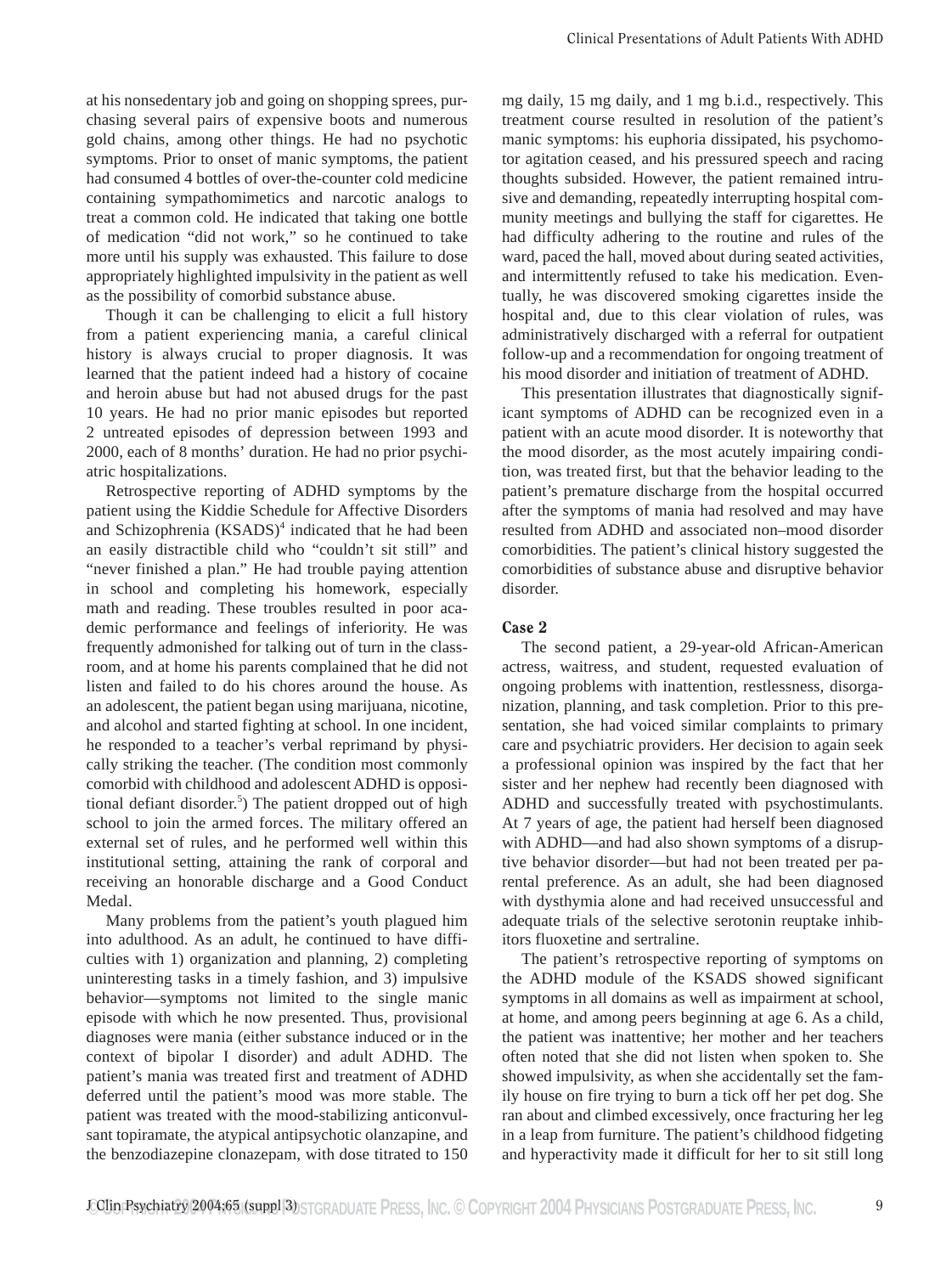enough to complete her homework. She was a child who often lost her belongings, necessitating that her gloves or mittens be attached to her jacket with a safety pin.

Current symptoms of ADHD were assessed with the Attention Deficit Hyperactivity Disorder Rating Scale (ADHD-RS).6 The ADHD-RS is an 18-item scale, corresponding to the 18 inattentive and hyperactive-impulsive symptoms of ADHD in the DSM-IV; symptoms are rated by the clinician on a severity basis: 0–"none," 1–"mild," 2–"moderate," and 3–"severe." The patient was rated as "moderate" or "severe" on all 18 ADHD symptoms of the scale. She was impulsive, once receiving a speeding ticket for driving over 100 miles an hour in a borrowed sports car. As is typical in the progression into adulthood, the patient's childhood restlessness had evolved into an adult need to be always on the move, planning her daily activities to avoid situations that would require waiting and taking active vacations. At the time of her presentation, the patient lived a very busy life. She was forgetful and chronically late, which affected her work as an actress. She interrupted others while they were speaking and was distracted in conversation, which affected not only her job as a waitress but her interpersonal relationships as well. She suffered from feelings of inadequacy linked to her impairment.

In addition to her scores on the KSADS and the ADHD-RS, the patient's family history of ADHD helped support the diagnosis. She was started on a course of mixed dextroamphetamine and amphetamine (also known as mixed amphetamine salts), resulting in prompt, substantial improvement in ADHD symptoms and resolution of dysthymia. When the patient reported that she was forgetting to take her medication t.i.d., she was switched to 40 mg of extended-release formulation in the morning and 20 mg of immediate-release formulation in the afternoon, with good results.

Of interest is the fact that the patient's dysthymia resolved with psychostimulant treatment. It may be that the patient's dysthymia was not a true comorbidity but an affective consequence of untreated, impairing ADHD symptoms. Alternatively, the dysthymia might have been truly comorbid and primarily improved by a direct antidepressant effect of amphetamine therapy.

### Case 3

The third patient, a 42-year-old white attorney, presented for an evaluation secondary to problems at work and at home. He had been staying especially long hours at the office but still finding it difficult to get his work done. As a result, he had little time for his wife and children, and when the family were together, he felt distracted and had trouble listening to them. The patient had no prior history of psychiatric illness, but he had 2 children who had been diagnosed with ADHD, and his father had been diagnosed with bipolar disorder. The patient's medi-

cal condition was unremarkable, except for high blood cholesterol levels treated with medication.

As a child, the patient paid little attention in class and frequently talked out of turn. He put off doing his homework and spent large amounts of time looking for his misplaced books and assignments. These symptoms improved somewhat when he was transferred to a private middle school with smaller class sizes and an enriched curriculum. At home, however, he interrupted his parents when they were talking to each other and regularly had to be reprimanded for climbing on things. On formal retrospective evaluation of childhood symptoms, the patient met childhood criteria for combined type ADHD, with symptom onset in the first grade. All symptoms but one were within the moderate range of severity. Of note was the patient's improvement in symptoms when transferred to a private school with smaller class sizes.

 As an adult, too, the patient met criteria for combined type ADHD symptoms, scoring moderate or severe on 15 of 18 items on the ADHD-RS. At work, he had trouble both starting and finishing tasks in a timely manner. He procrastinated until deadlines loomed, worked more slowly than expected, and impulsively started new projects at the end of the day when preparing to leave the office would have been appropriate. He also interrupted his partners at the law firm while they were busy. He struggled with organization and filled his pockets with notes to himself intended, along with his personal digital assistant, to help him remember appointments and errands. These methods of compensation for his impairment were successful to some degree, but in addition to his underperformance at work, the patient felt he was experiencing impairment at home. He was distracted in conversation with his wife and unable to relax, even on vacation.

The patient anticipated that he would have difficulty remembering to take multiple daily doses of a psychostimulant. He also had some qualms about taking a Schedule II controlled substance. On the basis of these concerns, a treatment course of the nonstimulant atomoxetine was initiated. The patient is currently stabilized at a maintenance dose of 60 mg/day of atomoxetine, taken in the morning. He reports improved task completion and time management and reduced distractibility. He also reports an increased sense of fulfillment and greater availability to his family.

#### CONCLUSIONS

The symptoms of adult ADHD are similar to the restlessness, distractibility, and impulsivity central to childhood ADHD, but symptoms naturally evolve as the individual matures and copes with his or her symptoms. In all instances, significant symptoms of childhood ADHD are requisite for the diagnosis of adult ADHD; the case reports discussed here illustrate that retrospective report